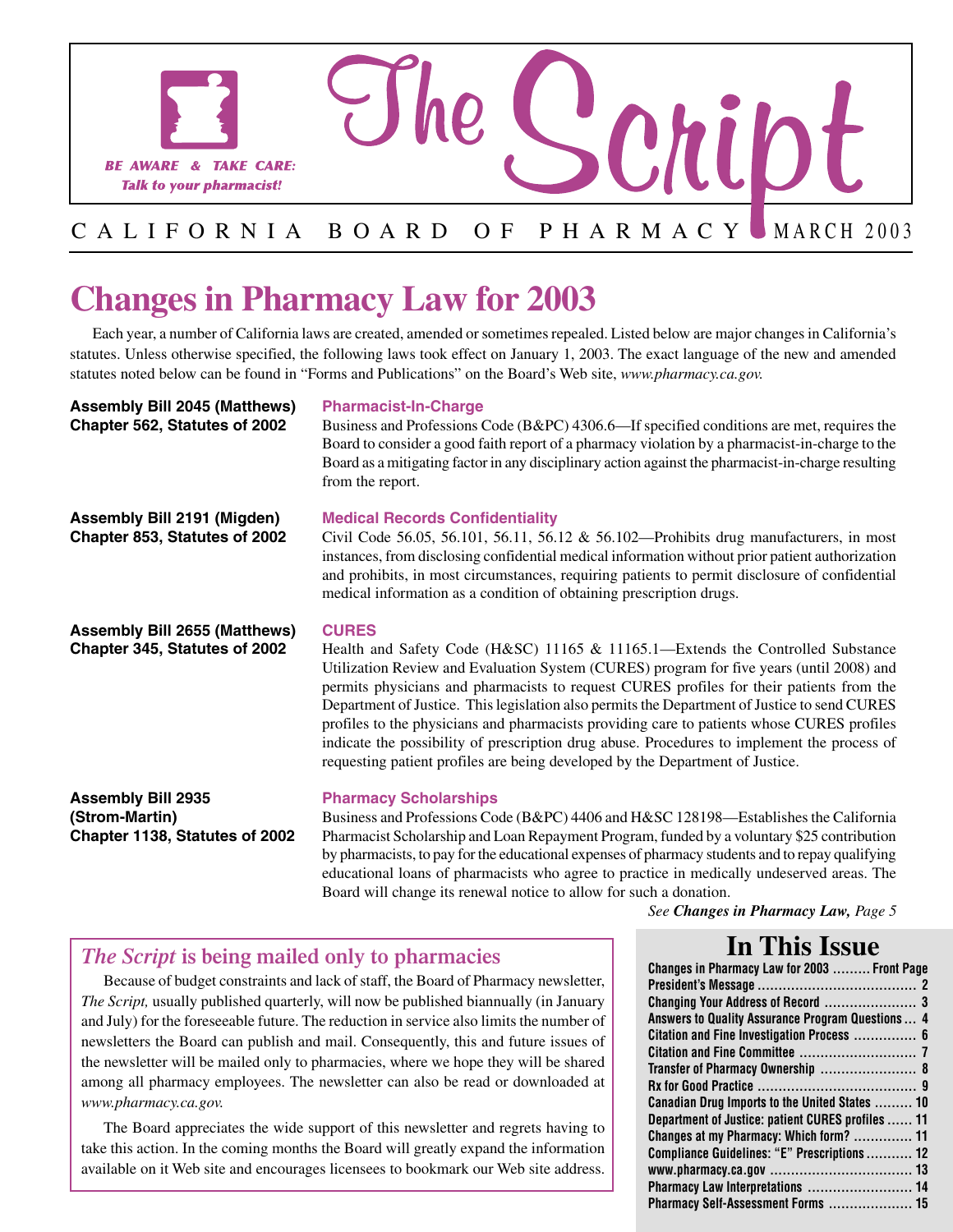

In this issue of *The Script,* I will review a number of current concerns and initiatives your Board of Pharmacy has dealt with over the past few months: Budget Constraints, Sunset Review and Quality Assurance Programs.

#### **Budget Constraints**

The greatest challenge to the Board and its continued operations stem from the current state fiscal constraints that have resulted in funding cuts for all state agencies. The cuts have presented the Board and its staff with difficult decisions. We have had to assess each of our usual services and prioritize them to be sure that those services most critical to consumer protection are still supported by Board activities.

Our core responsibilities include timely investigation and resolution of consumer complaints, performing routine pharmacy inspections and assuring proper licensure of pharmacists and pharmacies. With our budgeting challenges, these areas will be first to receive resources in order to adequately protect consumers.

The Board has had to reduce some services due to our inability to hire replacement staff. Indeed, we have had to decrease the publication of *The Script* from quarterly to every six months and limit its distribution to each licensed pharmacy in order to afford the cost of circulation. We also are unable to fund publishing and mailing the Pharmacy Law book to all pharmacies this year. We anticipate that these measures will be temporary and hope

## **President's Message**

**By John D. Jones, R.Ph President, Board of Pharmacy** 

> to resume normal services when the state's fiscal situation is improved.

> We appreciate the patience of California pharmacists when dealing with the Board and its staff while the state works through its funding challenges.

#### **Sunset Review**

California law requires that certain state agencies, including professional regulatory boards, go through what is known as a "sunset review" of their governing laws every four to six years to determine whether the laws and the state agency that enforces them are still useful and needed. This year, the laws governing pharmacy and the Board of Pharmacy are undergoing sunset review.

The Board has worked hard to evaluate its governing laws and its overall effectiveness in performing its duties concerning consumer protection. The Legislature will review the Board's evaluation of its programs and statistical analysis of its effectiveness, and it will hear testimony from interested parties during the review process. The Board participated in sunset review hearings before the Legislature in November 2002, and recommendations from the Legislature will be released in late March 2003.

The Board's Sunset Review Report can be read or downloaded at *<www.pharmacy.ca.gov>* or purchased from the Board for \$20. This volume contains a wealth of information about Board activities over the past year.

#### **Quality Assurance Program**

California's Quality Assurance Program for pharmacies was implemented when Board regulations became effective on January 14, 2002. The Board decided to ease into the enforcement of the new regulations by having a six-month initial period where it would focus on education of pharmacists rather than other enforcement options to gain compliance. **To aid pharmacies in developing successful**<br>and meaningful quality assurance

programs, the Board's 6th issue of *Health Notes* is on Quality Assurance Programs. Additional copies can be downloaded at *[www.pharmacy.ca.gov.](www.pharmacy.ca.gov)* 

Many pharmacies have implemented quality assurance programs, and our inspectors have noticed on routine inspections that there are some strong efforts in place to comply. Quality assurance should be central to the practice of pharmacy in every setting. No pharmacist wants to make mistakes and certainly none wants to repeat the same mistake over and over. The quality assurance regulation was designed to help prevent repetitive errors from occurring.

The desired outcome of the quality assurance program will be a reduction in medication errors. This outcome should be accompanied by improved patient wellbeing and a corresponding reduction in professional liability. Preventing future errors will have the direct effect of preventing lawsuits when the errors would have resulted in injury to the patient.

The quality assurance process need not be complicated, time consuming or burdensome. Adequately reviewing and correcting the circumstances that resulted in a simple error situation can take a short time, but it must follow the quality assurance program in place at the pharmacy and it must be documented. And to assure that a thorough and meaningful review takes place, the Board worked closely with patient advocates, interested pharmacists and pharmacy organizations to provide that these reviews could not be subpoenaed for use in civil litigation.

I encourage all pharmacists to actively embrace this required change in pharmacy practice.

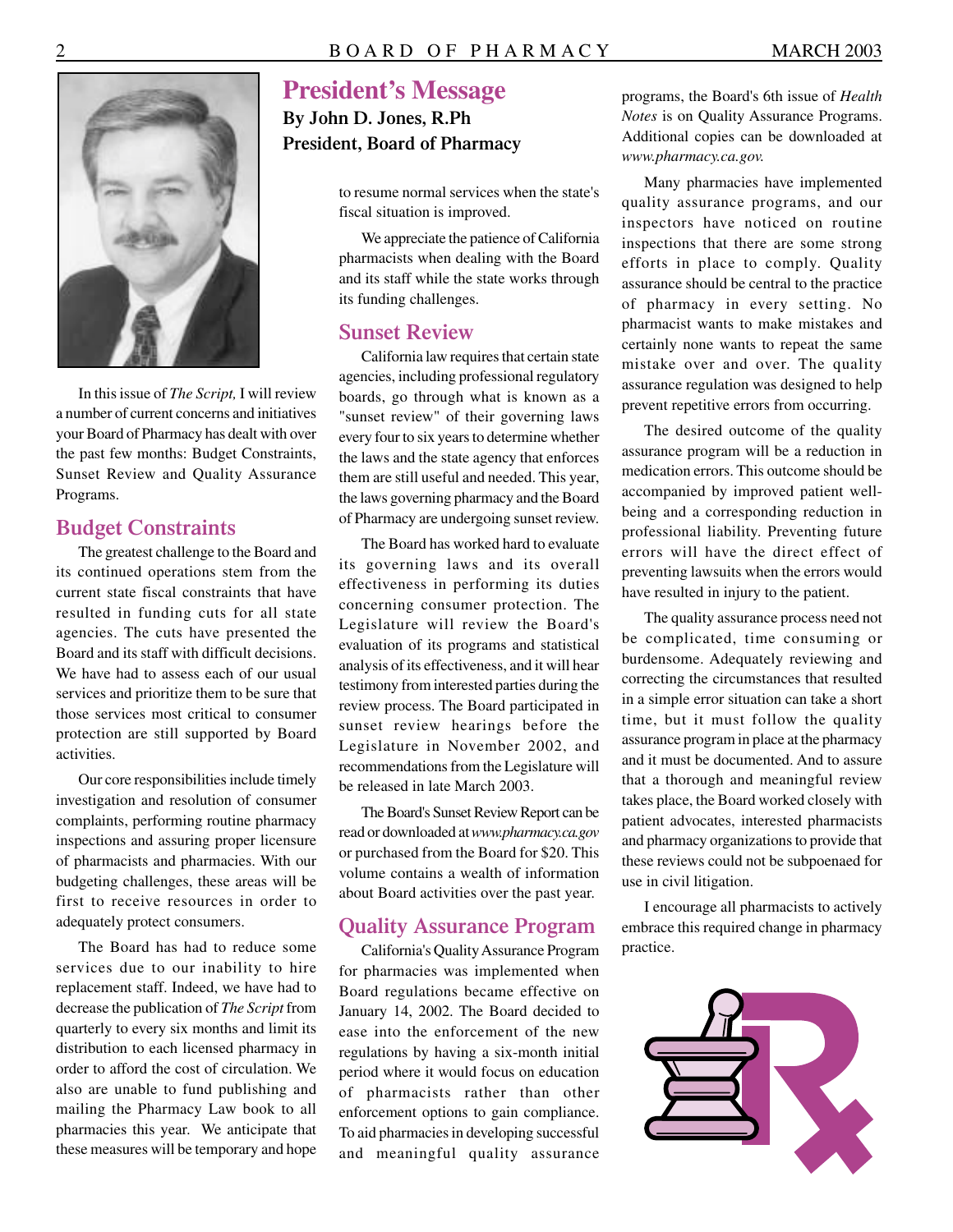## **Licensees' addresses of record go online September 1, 2003**

IMPORTANT NOTE: A licensee's address of record is the address to which all licenses, permits, license renewal notifications, newsletters, other publications, and correspondence from the Board is mailed. This information is considered public information. Your address of record is the address printed on your license, unless you have subsequently notified the Board of a change in your address after the license was mailed to you.

All Board licensees' addresses of record will become available to the public on the Board's Web site on September 1, 2003. This is the same information provided online by other health profession (physicians, dentists, therapists) regulatory boards, pursuant to the Information Practices Act (Civil Code section 1798 et seq.) and the Public Records Act (Government Code section 6250 et seq.).

# **Changing Your Address of Record**

If your address of record with the Board is your residence address, and you don't wish it to be available to the public, you may change it by providing the Board with a post office box number or a personal mail box (PMB). However, if you change your address of record to a box number, you must also provide your residence address, which will not be available to the public.

If you list your business address as your address of record, remember that all mailings from the Board will go to that address. For some, depending on a business address for licensee renewal notifications, licenses, and other mailings from the Board may be problematic, especially for receiving personal mail. For example, if you are employed in a large hospital complex with several pharmacies, opportunities for lost mail could exist. Also, using a business address would require you to change your address of record with the Board every time you change your place of employment.

To change your address of record, please complete and fax the following form to (916) 327-6308 or mail to the Board of Pharmacy, 400 R Street, Suite 4000, Sacramento CA 95814-6237.

| <b>CHANGE OF ADDRESS</b><br>(Please print)<br>Old Address: <u>Queen Contract Contract Contract Contract Contract Contract Contract Contract Contract Contract Contract Contract Contract Contract Contract Contract Contract Contract Contract Contract Contract Contract Cont</u><br><b>Address of Record</b><br>Note: If the new address of record is a PO box, PMB, or a business address, please enter residence address below. Your address<br>of record will not be changed if no current residence address is entered.<br><b>Residence Address</b> |
|-----------------------------------------------------------------------------------------------------------------------------------------------------------------------------------------------------------------------------------------------------------------------------------------------------------------------------------------------------------------------------------------------------------------------------------------------------------------------------------------------------------------------------------------------------------|
|                                                                                                                                                                                                                                                                                                                                                                                                                                                                                                                                                           |
|                                                                                                                                                                                                                                                                                                                                                                                                                                                                                                                                                           |
|                                                                                                                                                                                                                                                                                                                                                                                                                                                                                                                                                           |
|                                                                                                                                                                                                                                                                                                                                                                                                                                                                                                                                                           |
|                                                                                                                                                                                                                                                                                                                                                                                                                                                                                                                                                           |
|                                                                                                                                                                                                                                                                                                                                                                                                                                                                                                                                                           |
|                                                                                                                                                                                                                                                                                                                                                                                                                                                                                                                                                           |
|                                                                                                                                                                                                                                                                                                                                                                                                                                                                                                                                                           |
|                                                                                                                                                                                                                                                                                                                                                                                                                                                                                                                                                           |
|                                                                                                                                                                                                                                                                                                                                                                                                                                                                                                                                                           |
|                                                                                                                                                                                                                                                                                                                                                                                                                                                                                                                                                           |
|                                                                                                                                                                                                                                                                                                                                                                                                                                                                                                                                                           |
|                                                                                                                                                                                                                                                                                                                                                                                                                                                                                                                                                           |
|                                                                                                                                                                                                                                                                                                                                                                                                                                                                                                                                                           |
|                                                                                                                                                                                                                                                                                                                                                                                                                                                                                                                                                           |
|                                                                                                                                                                                                                                                                                                                                                                                                                                                                                                                                                           |
|                                                                                                                                                                                                                                                                                                                                                                                                                                                                                                                                                           |
|                                                                                                                                                                                                                                                                                                                                                                                                                                                                                                                                                           |
|                                                                                                                                                                                                                                                                                                                                                                                                                                                                                                                                                           |
| <u> 1999 - Andrea Santana, amerikana amerikana amerikana amerikana amerikana amerikana amerikana amerikana amerika</u>                                                                                                                                                                                                                                                                                                                                                                                                                                    |
|                                                                                                                                                                                                                                                                                                                                                                                                                                                                                                                                                           |
|                                                                                                                                                                                                                                                                                                                                                                                                                                                                                                                                                           |
|                                                                                                                                                                                                                                                                                                                                                                                                                                                                                                                                                           |
| (For address change acknowledgment)                                                                                                                                                                                                                                                                                                                                                                                                                                                                                                                       |
|                                                                                                                                                                                                                                                                                                                                                                                                                                                                                                                                                           |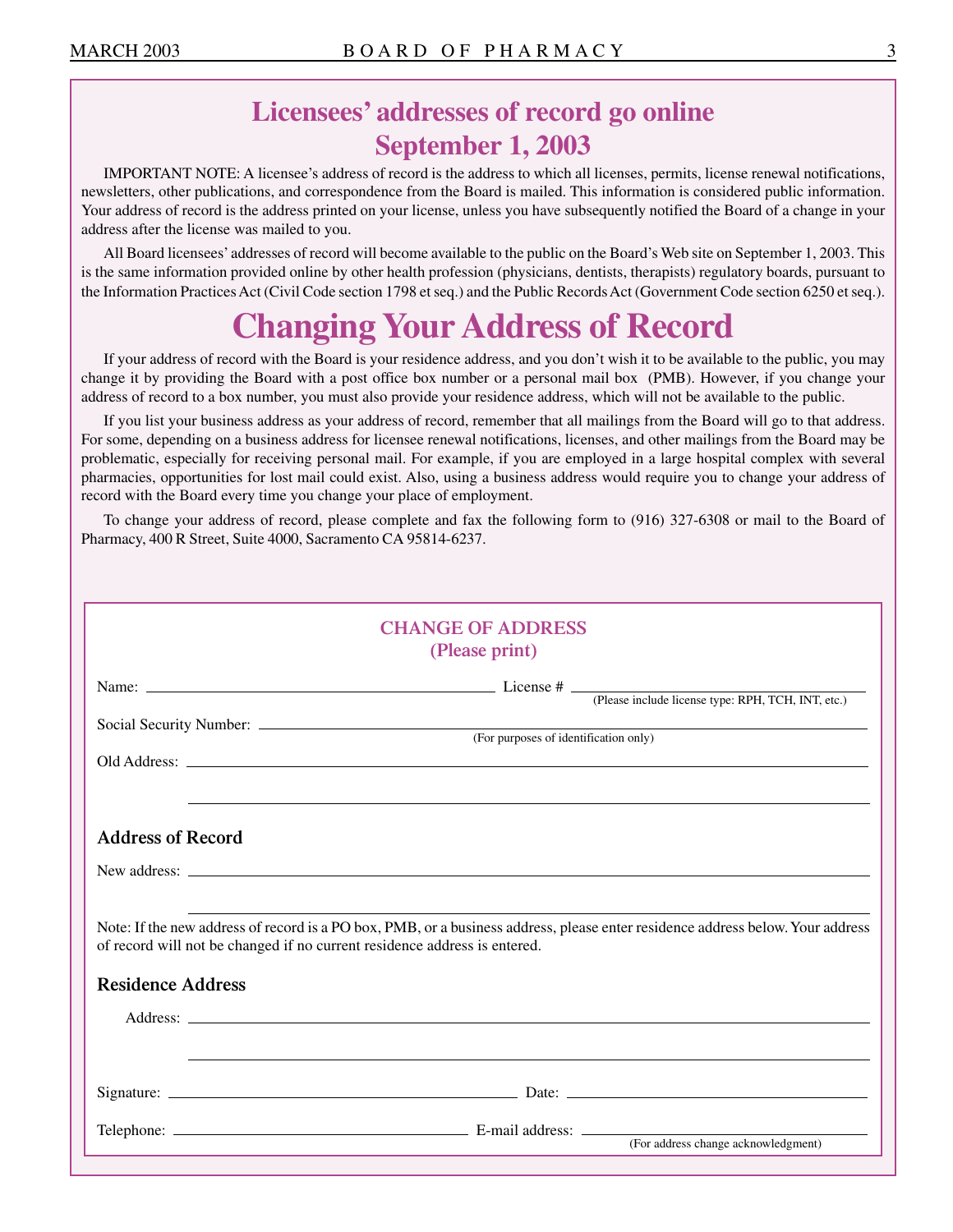# **Answers to Quality Assurance Program Questions**

How long must I keep reports of medication errors that occurred in my pharmacy? Should I send a copy of the report to the Board of Pharmacy?

**A** Quality assurance records must be kept immediately retrievable in the pharmacy and available for inspection for one year from the date of the incident. Copies should not to be sent to the Board of Pharmacy.

If I catch an error before the patient receives the medication, is it reportable under Title 16 of the California Code of Regulations (CCR) section 1711?

**A** No, "near misses" are not reportable under 16 CCR section 1711. However, you should analyze why a near miss occurred, so it will not result in future harm to a patient.

Do I have to advise a patient and the prescriber that an error occurred?

A Yes, according to 16 CCR section 1711(c), the pharmacist is responsible for immediately contacting the patient and the prescriber in the event of a medication error, unless they both already notified you of the error. You should document on the monitoring form the results of the communication with both parties.

Q Can I utilize a quality assurance plan commercially offered for sale by various groups and societies, or do I have to develop my own?

**A** You can use any version you choose as long as the elements of 16 CCR section 1711 are included. You may need or want to customize it for your pharmacy.

If a medication error is discovered during the consultation process and the patient never leaves the pharmacy with the incorrect drug, should this be reported to the prescriber?

A No. An error occurs when the patient (or the patient's agent) is "furnished" with an erroneous medication, but since the drugs are not furnished until the consultation is complete, no error occurred within the definition of the regulation, 16 CCR section 1711.

In a hospital, medication errors are reported on an Incident Report. We are instructed by the risk management office to never make a copy. How can I maintain a record of the error in the hospital pharmacy and be compliant with 16 CCR section 1711?

**A** Nothing in the regulations states you are required to maintain a copy of the hospital incident report in the pharmacy. The regulation requires a record of the error. The hospital pharmacy may develop its own monitoring form for purposes of complying with the Board's regulation. Check with your Risk Management office. Remember, under Business & Professions Code section 4125, the quality assurance record is protected in most instances from discovery.

If a nurse administers an incorrect medication to a hospital patient even though the pharmacy placed the correct drug in the automated dispensing device or in a unit dose cart, is this reportable under 16 CCR section 1711?

A No, only errors committed by the pharmacy or its personnel are reportable. However, medication errors committed by other healthcare providers should be investigated as part of an overall hospital medication error prevention and reduction plan.

Must I have a written plan in addition to a monitoring/reporting form for medication errors?

A Yes, 16 CCR section 1711 requires written quality assurance policies and procedures and a monitoring/reporting form that you can use to track and document efforts to prevent medication errors.

What type of findings and determinations should be documented as a result of the investigation of a medication error?

**A** The goals of the quality assurance program are to identify the cause of and prevent medication errors. Errors are the result of individuals processing prescriptions. They could be system/process oriented. Analysis by the pharmacist-in-charge should include an analysis of what went wrong in the filling/dispensing process, what changes or corrections were made and ultimately, the effectiveness of the changes. Replies such as, "We will try to do better," "human error," or "I won't let it happen again," are not adequate responses or reasons for an error. Careful analysis of processes and/or the staff performance is paramount to consumer protection and prevention of future errors.

#### Who needs to know about our quality assurance program?

A All pharmacy staff members need to know about the program, just like any major policy or procedure. Even a relief pharmacist should know where the forms and plan are stored. If an error is brought to the relief pharmacist's attention, he or she can respond appropriately.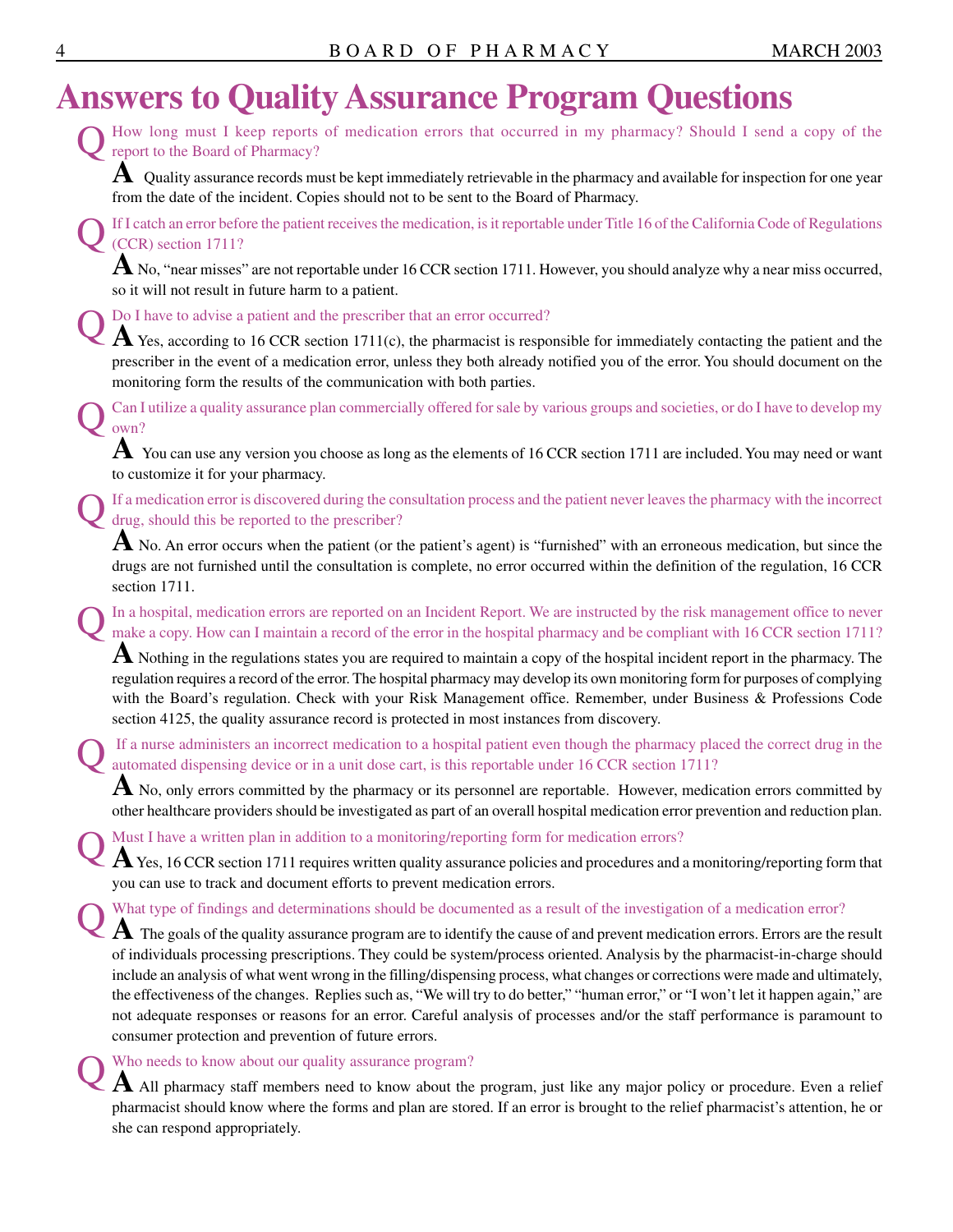## **Answers to Quality Assurance . . .**

#### *Continued from Page 4*

**Q** In pharmacies where they have contracted with a qualified outside entity or their administrative offices conduct quality assurance review, must records and summaries of quality assurance review be available in the phar

**A** Yes, a record of quality assurance review must be immediately retrievable. If the record is not maintained in the pharmacy, it must be immediately retrievable by fax or by e-mail. If it would not at all times be immediately retrievable, then it would have to be maintained in the pharmacy. The record must contain the following:

- 1. Date, location and participants of the quality assurance review.
- 2. The pertinent data and the other information relating to the medication error(s) reviewed and documentation of any patient contact required by 16 CCR section 1711(c).
- 3. The findings and determinations generated by the quality assurance review.
- 4. Recommended changes to pharmacy policy, procedure, systems or processes, if any.

# **Changes in the Board**

## **Departing Member**

The Board wishes to extend its best wishes and appreciation to a departing public member, Mr. Robert Elsner, B.A., who was appointed by Governor Pete Wilson and served with the Board from April 4, 1998 to June 1, 2002. During his tenure with the Board, Mr. Elsner served as president and vice president and was instrumental in forming the Pharmacy Manpower Task Force. The task force brought together members of all areas of pharmacy practice to seek solutions to the pharmacist shortage in California. He also represented the Board with the SMART Coalition, an Agency on Aging group seeking ways to educate senior citizens regarding the importance of medication compliance. Additionally, Mr. Elsner was a member of the Board's Citation and Fine Committee.

Mr. Elsner's dedication, determination, and most certainly, his sense of humor will be sorely missed. Thank you, Bob.

## **New Officers**

New Board officers were elected at the April 2002 meeting: John Jones, R.Ph., *President;* Donald W. Gubbins, Jr., Pharm.D., *Vice President;* and Caleb K. Zia, Ed.D., Public Member, *Treasurer*.

## **Changes in Pharmacy Law**

*Continued from Page 1* 

| Senate Bill 1278 (Speier)                                    | <b>Medicare Drug Discount</b>                                                                                                                                                                                                                                                                                                                                                                  |
|--------------------------------------------------------------|------------------------------------------------------------------------------------------------------------------------------------------------------------------------------------------------------------------------------------------------------------------------------------------------------------------------------------------------------------------------------------------------|
| Chapter 542, Statutes of 2002                                | Business and Professions Code (B&PC) 4425—Makes permanent provisions in existing law<br>that require pharmacies to provide prescription drugs, not covered by insurance, at Medi-Cal<br>prices to Medicare beneficiaries. The new law also requires pharmacies to post a notice of the<br>availability of this discount; the notice will be provided by the Department of Health Services.     |
| Senate Bill 1558 (Figueroa)<br>Chapter 263, Statutes of 2002 | <b>Drug Samples</b><br>Business and Professions Code (B&PC) 4061—Permits nurse practitioners, certified nurse-<br>midwives, and physician assistants to request and receive drug samples authorized by a<br>physician.                                                                                                                                                                         |
| Senate Bill 2019 (Speier)<br>Chapter 683, Statutes of 2002   | <b>Student Loans</b><br>Business and Professions Code (B&PC) 685—Under specified circumstances, permits a<br>licensing board to cite, fine, and deny the license renewal of a health care practitioner, or reject<br>the license application of a prospective practitioner, who is in default on HEAL loans or other<br>educational loans made by the Department of Health and Human Services. |
|                                                              |                                                                                                                                                                                                                                                                                                                                                                                                |

**Senate Bill 2026 (Committee on Business and Professions) Chapter 1013, Statutes of 2002** 

#### **Omnibus Measure**

H&SC 11150 et seq.—Conforms state controlled substance schedules to federal controlled substance schedules. It also repeals obsolete statute relating to the licensing of controlled substance warehouses.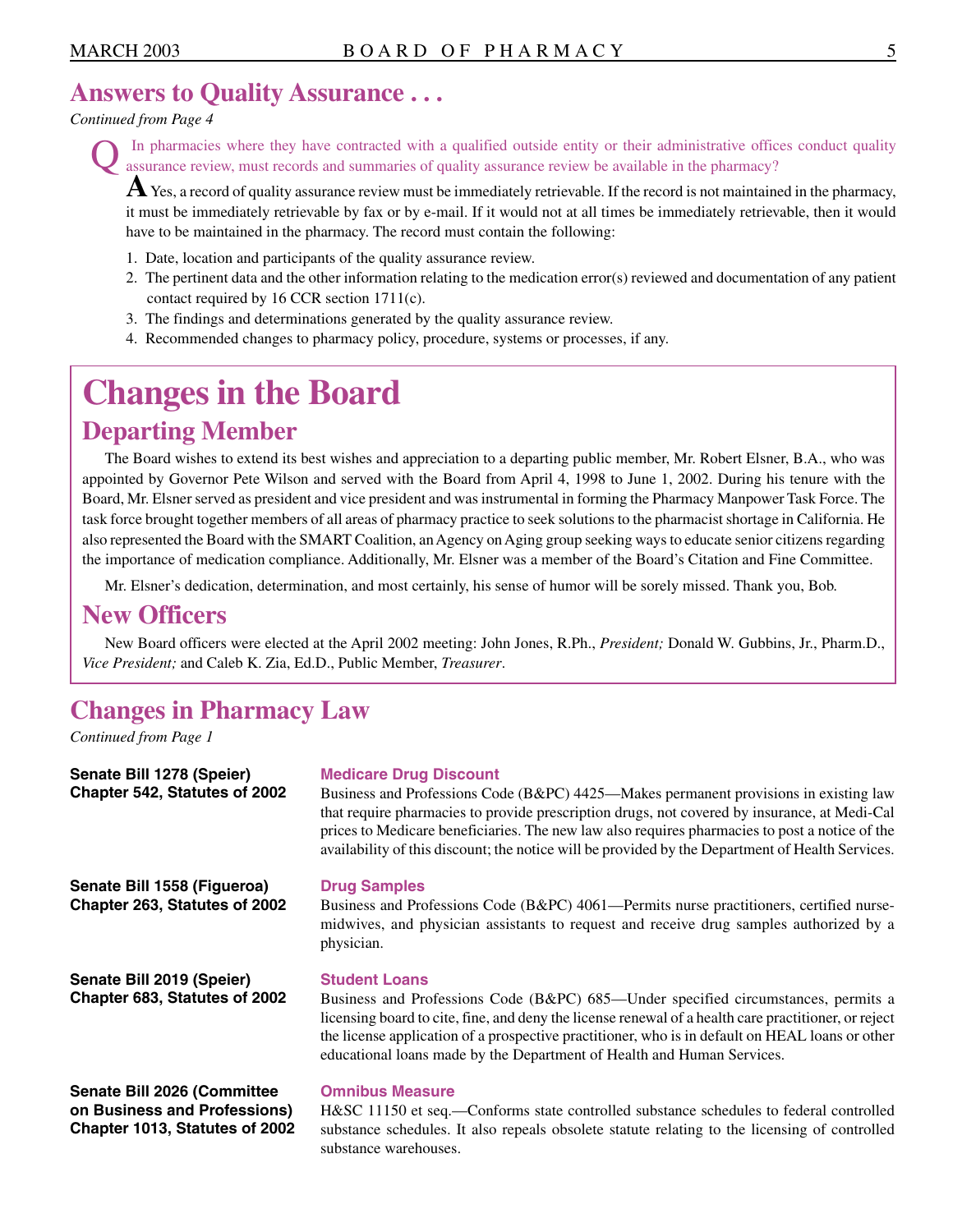# **Citation and Fine Investigation Process**

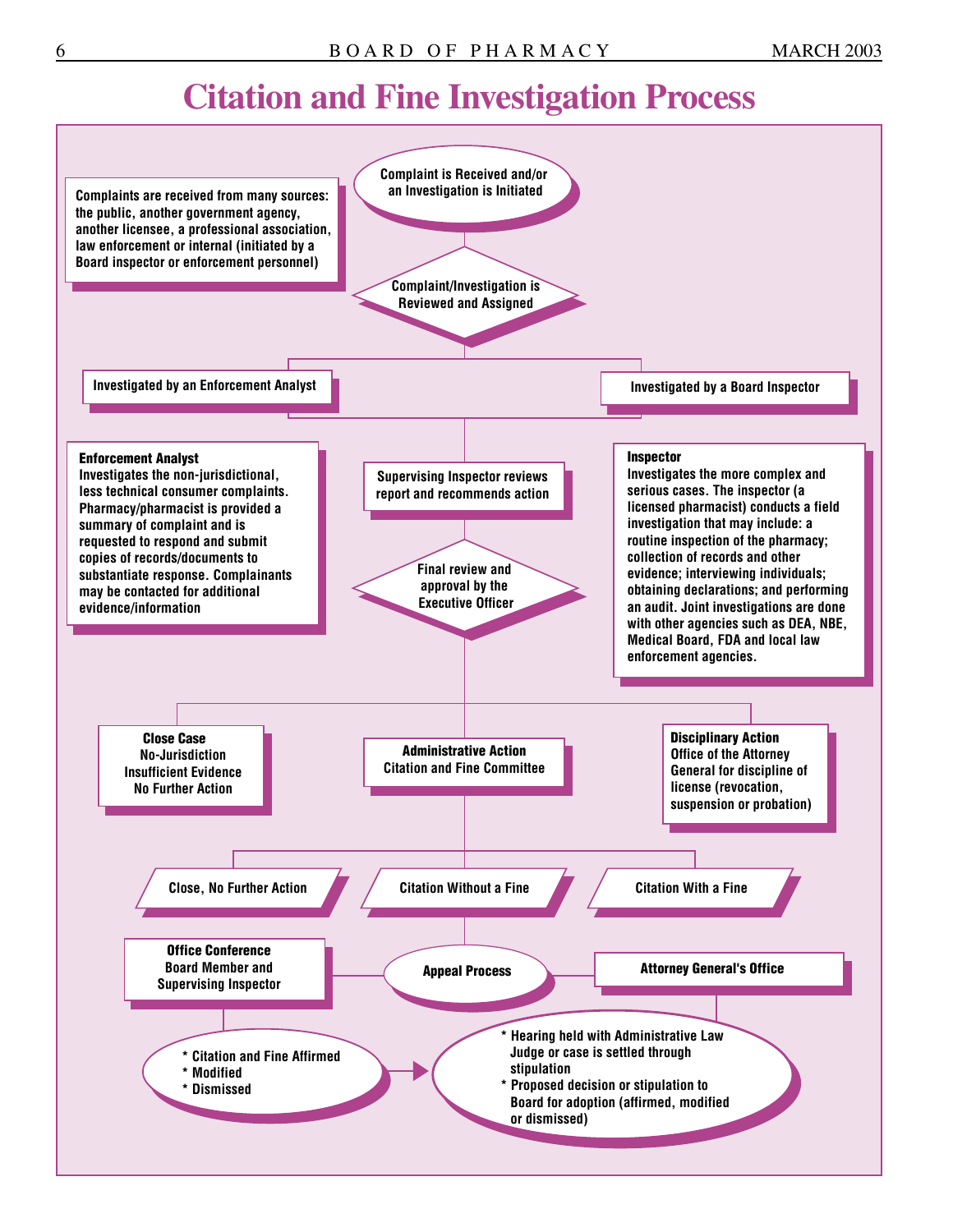# **Citation and Fine Committee: Citation and Fine Process**

The Board may assess fines for violation of the Pharmacy Law. The following information details the investigation and enforcement processes of the Board's Cite and Fine regulations.

#### **Complaint Investigation**

When the Board of Pharmacy receives a complaint or uncovers potential violations of the law through its own efforts, the matter may be assigned for investigation either to an enforcement analyst or to an inspector.

During the course of the investigation, evidence is obtained to determine if the alleged violation of law occurred. As part of the investigation, the licensee may be asked for documents (e.g., business records, patient records, and/or policies and procedures) and/or for statements regarding the events that allegedly transpired. Licensees are encouraged to respond in a timely and accurate manner, as the information is used as part of the investigative record. A licensee's responsiveness or non-responsiveness may be considered as a factor in mitigation or aggravation.

If it is believed that a violation of pharmacy law took place, the licensee may be advised of the alleged violation through the notification process. This notification will simply notify the licensee of the violations of law that the inspector or enforcement analyst believes occurred. This notification is not the Board's final or formal determination regarding the matter. It is also neither a citation nor is it a disciplinary action.

At this time, the licensee is provided another opportunity to respond in writing to the alleged violation. In the written response, the licensee may address the specifics of the violation, as well as provide any mitigatory information that the licensee wishes to have included in the investigation report.

After the investigation is completed and there is a determination by the inspector or an enforcement analyst that the law was violated, the case is referred to a supervising inspector for review. If the supervising inspector determines that there was no violation or that the violation was so minor as to not merit any action, then the case may be closed and the matter goes no further.

### **Recommended Actions**

If, after review by a supervising inspector, it is determined that action may be warranted, the case is referred to the executive officer. The executive officer, with the assistance of the supervising inspectors, reviews the matter and determines the appropriate course of action. The types of potential action include:

- **\* Case Closure No Further Action**  The executive officer may decide that no action is warranted. That may occur when the executive officer determines that there was no violation, that the violation was so minor as to not merit an action, or that the mitigating circumstances were such that it would be best not to pursue an action. The matter then ends. A disciplinary action will not be sought nor will the case be sent to the Citation and Fine Committee for the possible issuance of a citation and fine.
- **\* Further Investigation** The executive officer may decide that there is insufficient evidence to determine if a violation occurred or if any action is warranted. The executive officer may then send the matter back for further investigation.
- **\* Referral to the Citation and Fine Committee** After review, the executive officer may forward the matter to the Board's Citation and Fine Committee. After its review, the committee may issue a citation, with or without a fine. The citation will be issued to the licensee and will include a reference to the statute or regulation violated. It will also include a description of the nature and facts of the violation, as well as a notice to the licensee of available appeal rights.

Alternatively, the committee may decide to either close the matter and take no action (in the same manner as the executive officer under the Case Closure option above), or seek to obtain further information (by sending the matter back to the Board's staff for additional investigation and/or by requesting that the licensee appear before it).

Also, alternatively, the committee may decide that the violation is substantial and warrants discipline of the licensee. The committee may then send the matter back to the executive officer for referral to the Attorney General.

**\* Disciplinary Action** The executive officer may determine that the violation is substantial and warrants discipline of the licensee. The matter is then referred to the Attorney General, where, if appropriate, an accusation identifying the alleged violations is prepared.

### **Issuance of the Citation and Fine**

The Board's two-member Cite and Fine Committee issues most citations and fines (except for those citations and fines that the executive officer is authorized to issue). The Citation and Fine Committee will consider the following factors when issuing a citation with or without a fine:

- \* Gravity of the violation.
- \* Good or bad faith of the cited person or entity.
- \* History of previous violations.
- \* Evidence that the violations were or were not willful.
- \* Recognition by the licensee of the licensee's wrongdoing and demonstration of corrective action to prevent recurrence, e.g., new policies and procedures, protocol, hiring of additional staff, etc.
- \* Extent to which the cited person or entity has cooperated with the Board's investigation and other law enforcement or regulatory agencies.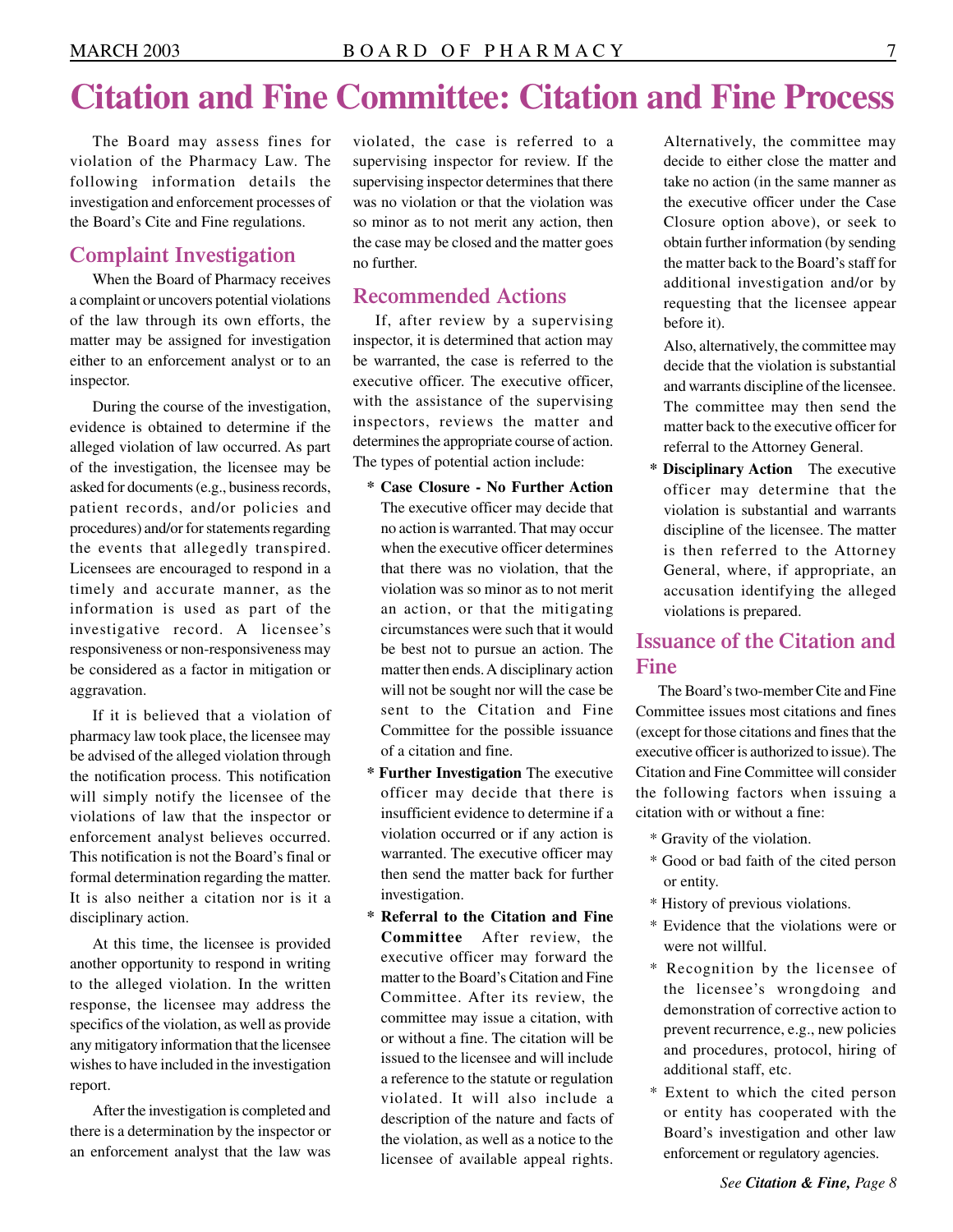## **Citation and Fine Committee . . .**

*Continued from Page 7* 

- \* Extent to which the cited person or entity has mitigated or attempted to mitigate any damage or injury caused by the violation.
- \* If the violation involved multiple licensees, the relative degree of culpability of each licensee. In the case where the staff pharmacist failed to consult, the pharmacist-in-charge and the pharmacy may also be issued a citation and fine, if warranted by the circumstances.
- \* Any other relevant matters that may be appropriate to consider.

#### **Fine Amount**

The Board's regulation provides that a fine can be up to a maximum of \$2,500 per licensee for each citation.

If an investigation involves multiple licensees (e.g., a staff pharmacist, the pharmacist-in-charge, a pharmacy technician, and the pharmacy), then each licensee may be cited and fined. The amount of each fine will depend on which of the above factors are present and applicable to each licensee. The Citation and Fine Committee will consider the amount of the fine on a case-by-case basis.

### **Request for an Office Conference**

A licensee has 14 calendar days after service of the citation and fine to request an office conference, pursuant to Title 16 of the California Code of Regulations (CCR) section 1775.4 (b).

### **Appeal Process for Citation and Fines**

If a hearing is not requested, payment of a fine does not constitute an admission of the violation charged. A licensee has 30 days after service of the citation and fine to file a written appeal (request for a hearing). Appeals are referred to the Attorney General and proceed in accordance with the Administrative Procedure Act. For more complete description of the entire appeal process please see 16 CCR sections 1775-1775.4 and Government Code section 11150, et seq.

## **Transfer of pharmacy ownership requires both temporary permit and permanent license**

No one can operate a pharmacy in California unless he or she has obtained authorization through licensure by the Board. A new pharmacy license must be obtained before the ownership of a pharmacy is transferred from one person or entity to another, and the license must be issued before the new owners can legally operate the pharmacy. The previous owner's license cannot be transferred to the new owner (Business & Professions Code  $(B&PC)$  section  $4201(f)$ ).

Note: Section 1709 of the California Code of Regulations requires an application



for a change of ownership for: "any transfer of a beneficial interest in a business entity licensed by the board, in a single transaction or in a series of transactions, to any person or entity, which transfer results in the transferee's holding 50% or more of the beneficial interest in that license."

Business circumstances sometime require a pharmacy to open for business before the application for a new license has been completed. Consequently, B&PC section 4110 was recently amended to give the Board, at its discretion, the authority to issue a temporary permit when the ownership of a pharmacy will change. The temporary pharmacy permit allows the new owner to operate the pharmacy while the permanent license application is continuing through the review process. A pharmacistin-charge is also required for the temporary permit.

New pharmacy owners who have not received a new pharmacy license from the Board before the ownership is transferred to them must now submit both an application for a change of ownership (\$340) and a fee for a temporary pharmacy

permit (\$175)-at the same time. The application can be downloaded from *[www.pharmacy.ca.gov.](www.pharmacy.ca.gov)* 

The temporary permit must be applied for before the ownership changes. Once the Board receives the application, the new owner will be notified within 15 working days of any deficiencies in the temporary permit application, and those deficiencies must be resolved before the temporary permit can be issued. During this period the new owners cannot operate the pharmacy. The temporary permit may be issued for up to 180 days.

During the temporary permit period, the change of ownership application will continue through the review process for consideration of a permanent license. Applicants will be notified during this period of any deficiencies that must be corrected before the permanent license will be issued.

Operating a pharmacy without a valid temporary permit or permanent license constitutes unlicensed activity and may result in the immediate shutdown of the pharmacy as well as disciplinary action.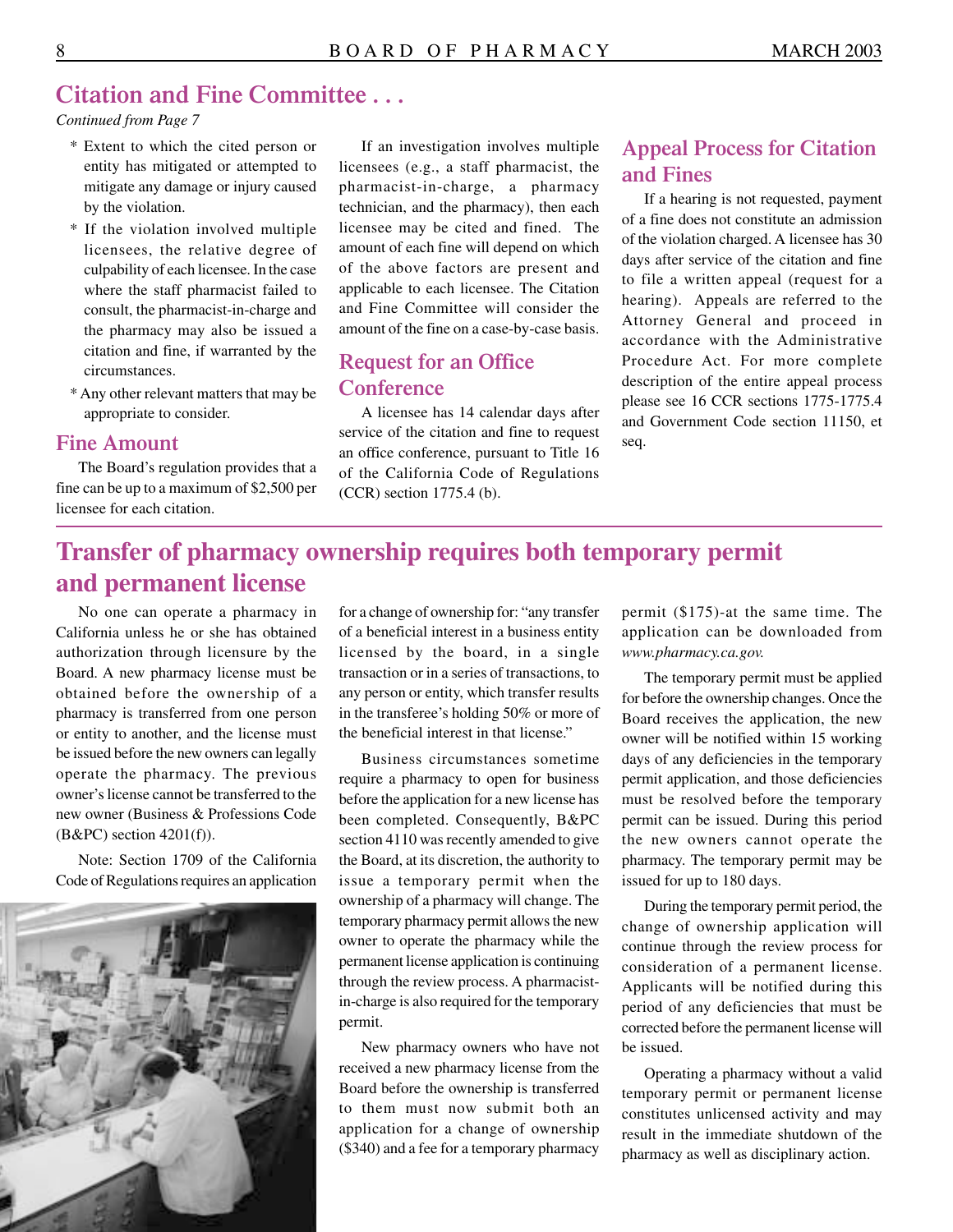# **Rx for Good Practice**

In day-to-day pharmacy practice, unusual situations sometimes occur, generating questions. So to help our licensees with questions whose answers may or may not be found in the pharmacy law book, "Rx for Good Practice" will be featured in each issue of *The Script.* If you have questions you would like to see answered in this column, please fax your question to *The Script* at (916) 327-6308.

This is a two part question: First, practitioners often write prescription dosages for certain drug strengths that do not exist or that are not in our pharmacy's stock on that particular day. For example, if the prescription is written "Lotensin 20 mg, one tablet every day," can I substitute "Lotensin 10 mg, two tablets every day" without calling the prescribing practitioner?

The second question relates to substituting dosage forms between liquid and tablets. For example, if the prescriber writes "Sulfatrim two teaspoons twice a day," is it possible to substitute with "Bactrim DS, 1/2 tablet twice a day"? Sulfatrim has 200 mg of sulfamethoxazole and 40 mg of trimethoprim per teaspoon. Bactrim DS has 800 mg of sulfamethoxazole and 160 mg of trimethoprim per tablet. So two teaspoons of Sulfatrim has 400 mg of sulfamethoxazole and 80 mg of trimethoprim, which is equivalent to half of a Bactrim DS tablet in terms of their active ingredients. Again, can I substitute these two without calling the prescriber?

A The answer to both questions is Yes. Section 4052.5 of the Business & Professions Code (B&PC) authorizes pharmacists to use their professional judgment and allows them to "...select a different form of medication with the same active chemical ingredients of equivalent strength and duration of therapy as the prescribed product when the change will improve the ability of the patient to comply with the prescribed drug therapy." Of course, no changes can be made if the prescriber indicates either orally, in writing, or in a check-off box on the prescription "Do Not Substitute." Additionally, if a different form of medication is used, the patient must be informed, and the name of the dispensed drug must be indicated on the prescription label.

Is it legal to dispense a prescription that was telephoned to the pharmacy and recorded on an answering machine or voice mail system? I am told by my supervisor that it is not legal.

 $\bigwedge$  The law does not address the issue of telephonically recorded prescription orders specifically. However, since the B&PC section 4070 requires an oral prescription (excluding Schedule II drugs) to be reduced to writing by the pharmacist and contain all the elements of a prescription (B&PC section 4040), it follows that the same procedures would apply to a recorded telephone message. Reasonable effort must be made to confirm that the person who left the message is authorized to do so, and that person's name must be recorded with the prescription information. As always, the pharmacist's professional judgment should be used to assure that the prescription is legitimate and ordered by an authorized prescriber or the prescriber's authorized agent.

QAfter confirming with the prescribing physician by telephone that a refill for a controlled substance is approved, is the pharmacist required to reduce the refill prescription to writing?

This questions has two answers.  $(1)$  No, if the refill  $\blacktriangleright$  prescription complies with all requirements of the Health & Safety Code section 11200:

(a) No person shall dispense or refill a controlled substance prescription more than six months after the date thereof.

(b) No prescription for a Schedule III or IV substance may be refilled more than five times and in an amount, for all refills of that prescription taken together, exceeding a 120-day supply.

(c) No prescription for a Schedule II prescription may be refilled.

(2) Yes, the refill prescription must be reduced to writing after confirmation by the prescriber if the prescription does not meet any of the above requirements. (B&PC section 4070(a), Title 16 of the California Code of Regulations (16 CCR) section 1717(c), and Title 21 of the Code of Federal Regulations (21 CFR) section 1306.21(a))

QCan a pharmacy clerk (or any other non-licensed personnel) assist the pharmacist by removing drugs from stock?

 $\mathbf{A}$ No. Only a pharmacist, an intern, or a pharmacy technician is authorized to remove drugs from stock. The duties of a pharmacy clerk are detailed in 16 CCR section 1793.3.

If a Schedule II (triplicate) prescription cannot be filled entirely because my pharmacy does not have the needed amount in stock. Can I dispense a partial amount?

A Yes. Partial filling of a Schedule II controlled substance is permitted when the pharmacist is unable to supply the full amount for which the prescription is written or for which an emergency prescription is orally transmitted. The pharmacist must document on the face of the prescription the quantity dispensed. The balance of the prescription may be filled within 72 hours of the first partial filling. If the pharmacist is unable to fill the remaining portion within 72 hours, the prescriber must be notified. Nothing may be dispensed beyond the 72 hours unless a new prescription (triplicate) is obtained. See 21 CFR section 1306.13(a).

Can a prescription for a controlled substance be transferred more than once?

A No. According to 21 CFR section 1306.26, a prescription for a C-III thru C-V medication may be transferred only once, but permits pharmacies electronically sharing a real time, online database to transfer up to the maximum refills permitted by law. This section also provides the requirements for documenting transferred controlled substance prescriptions.

What should I do if presented with a forged prescription? Do I notify the Board?

ANo, do not notify the Board. Call your local police  $\blacktriangle$  department.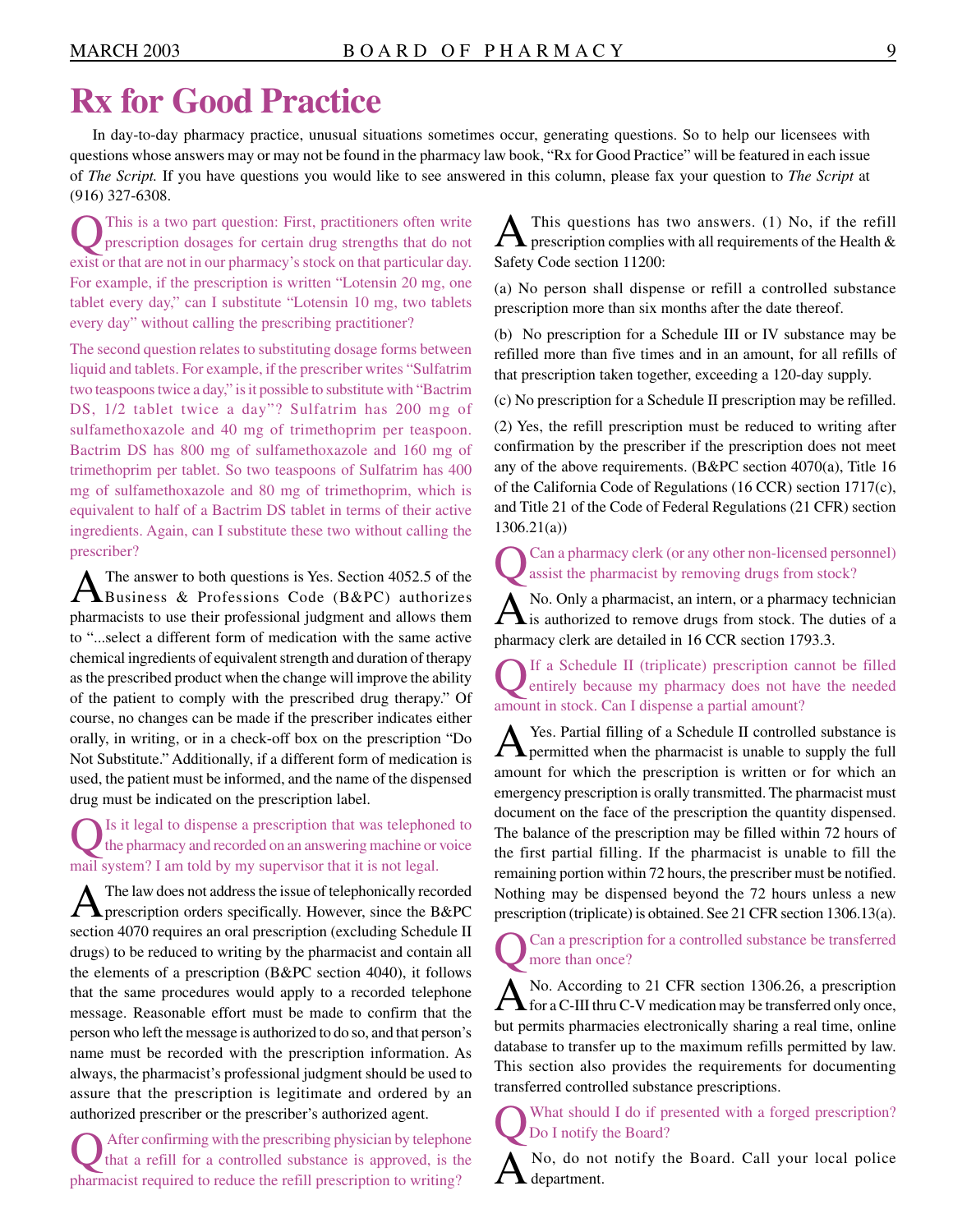# **Canadian Drug Imports to the United States**

Who would have thought that upholding the law would be so complicated? Yet, when it comes to the hotbutton issue of importing drugs from Canada into the United States, enforcement authorities on both sides of the border are finding themselves struggling to correctly interpret and enforce the laws.

In essence, the situation as some consumers explain stands thus: Prescription drug prices in the United States are higher than in any other country; high enough that some patients have trouble affording necessary drug regimens. Drug prices are lower in Canada, where price controls and the country's health system mandate lower purchasing prices from manufacturers. It is becoming increasingly popular and socially acceptable for US residents to purchase their medications either from Canadian pharmacies in person by crossing the border, or by ordering from an Internet pharmacy. Companies touting the later alternative are springing up and advertising their services in national publications; and while they imply that such activities are completely legal, they are not. In fact, importing or reimporting medications from Canada and other jurisdictions outside the US is almost always illegal, for a variety of reasons:

\* Drugs shipped to US consumers must be approved by the US Food and Drug Administration (FDA); most imported drugs are not. The FDA grants drug approvals specific to manufacturers and products, and takes into consideration a host of other requirements, including manufacturing location and processing methods, formulation, source of active ingredients, and more. As David J. Horowitz, acting director of the FDA's Office of Compliance for the Center for Drug Evaluation and Research, notes, "Frequently, drugs sold outside of the US are not from a manufacturer that has FDA approval for that drug. Moreover, even if the manufacturer has FDA approval for a drug, the version produced for foreign markets usually

does not meet all of the requirements of the US approval."

- \* Labels must comply with FDA requirements.
- \* Drugs are often dispensed without a valid prescription, a problem with many Internet drug transactions.
- \* It is illegal for a Canadian pharmacy to reimport prescription drugs originally manufactured in the United States.
- \* At the state level, 42 states require nonresident pharmacies to be registered with or licensed by the state board of pharmacy in order to ship drugs to resident consumers.

With drug importation clearly illegal in most situations, why the confusion among law enforcement agencies? In large part, the political climate and mixed messages from lawmakers are responsible. Popular opinion strongly favors legalizing importation of drugs as a solution to high prices in the United States, and politicians seem to agree. They do not necessarily support current law. As reported in a recent issue of Newsweek, for example, Vermont Governor Howard Dean encourages Vermonters to buy drugs from Canada.

Moreover, Congress has voted on more than one occasion to legalize the importation of medications from Canada for personal use, a move that keeps both consumers and regulators uncertain about imminent changes in the law. In July 2002, the Senate passed H.R. 5186 approving the legalization of such imports with the proviso that it becomes law only if Secretary of Health and Human Services Tommy Thompson finds that such imports are safe. Given the Bush administration's stated opposition to such a measure, it seems likely that the bill will meet the fate of its predecessors in past years and not be implemented. In the meantime, the ambiguity of such an action causes more confusion among consumers and regulators alike, and fuels misleading advertisements.

"The US Senate and House of Representatives voted overwhelmingly in

favor of allowing you and your doctor to order your prescription drugs directly from Canada," trumpets one advertisement for a "pharmacy guide" that assists US consumers in ordering medications from across the border.

Confusion also stems in part from enforcement decisions made in the past by the FDA. The FDA has allowed individuals and their physicians to bring under strictly defined circumstances certain drugs that are otherwise illegal into the United States. In its written guidance to compliance officers, the agency states, "FDA personnel may use their discretion to allow entry of shipments of violative FDA-regulated products when the quantity and purpose are clearly for personal use, and the product does not present an unreasonable risk to the user."

This Personal Importation Policy outlines the agency's enforcement priorities, which may have been more relevant in a time when international commerce was less common, and certainly the Internet not so pervasive. The language is broad enough that some Internet operations have apparently used it to help justify their promotion of current importations.

#### **Enforcing the Law**

As a result of these mixed messages flying about, both US and Canadian pharmacists and regulatory authorities find themselves caught in the middle, and not always sure of the correct course of action. But stripped of its popular and political trappings, the issue is fairly simple: Can a US pharmacy send a prescription to a Canadian pharmacy to have it filled and then returned to the US pharmacy? No. Can a US consumer order a prescription online from a Canadian pharmacy? Again, no. Does the responsibility rest with the pharmacy or the consumer? Both. But since pharmacies are fewer in number and are already professionally regulated, they are the ones sought out by enforcers.

In fact, regulatory agencies are actively addressing the issue. The FDA has sent warning "cyber-letters" to a number of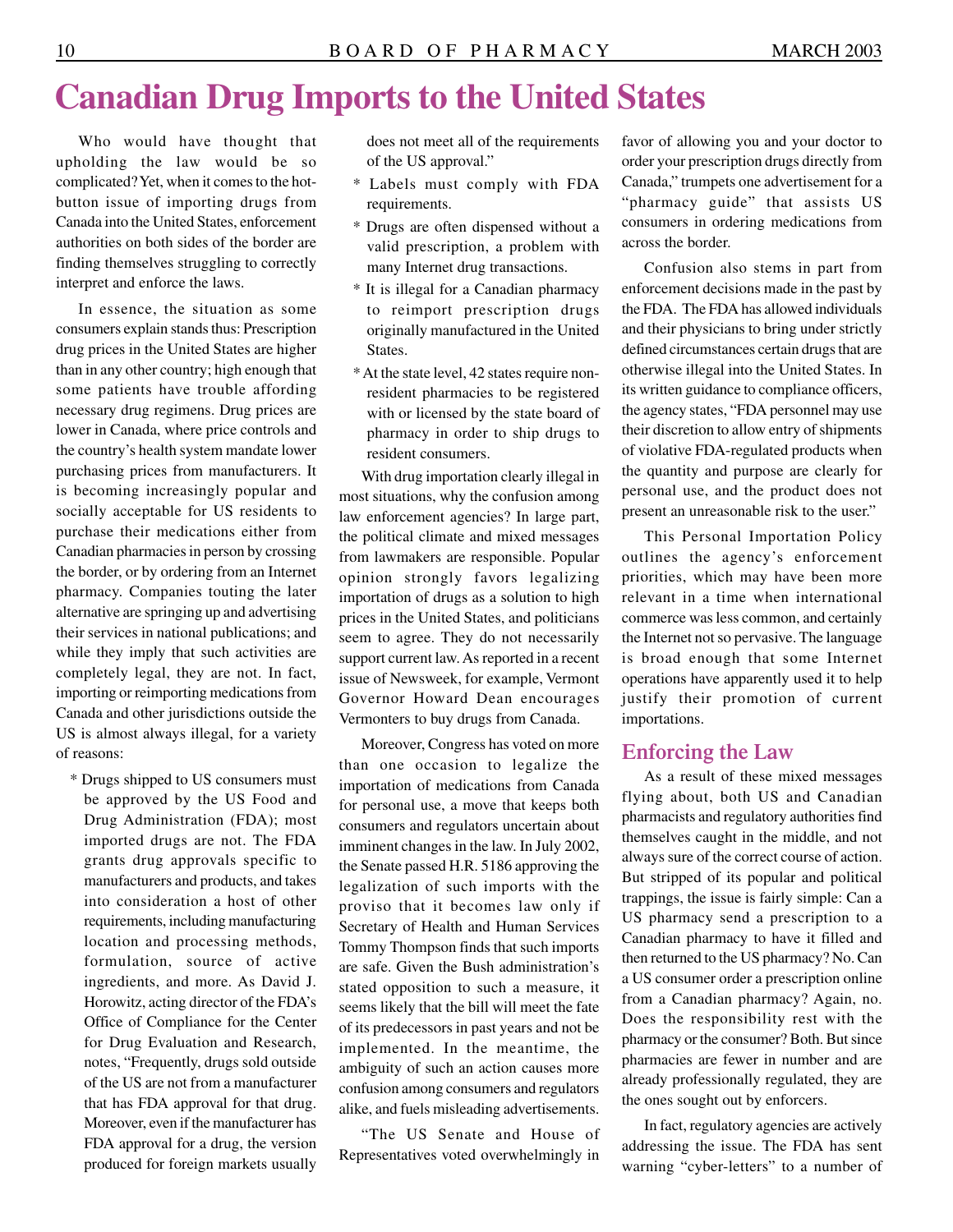## **Canadian Drug Imports . . .**

#### *Continued from Page 10*

pharmacies that operate on the Internet, situation within both Canada and the the law. The agency continues to monitor not been forthcoming," he says. these sites. Some US state boards of Establishing clear laws that are pharmacy have also begun to advise those coordinated across provincial state and

complicated when international borders are as well, particularly as drug importation involved. Canadian boards of pharmacy becomes a multi-million dollar business may find themselves scrambling to research and enforcement resources remain small. US federal and state laws on the topic, and<br>how their own laws intersect with US law.<br>mandate. Canadian authorities are not how their own laws intersect with US law. mandate, Canadian authorities are not<br>Like the US boards of pharmacy, the important the issue The Ontario College of Like the US boards of pharmacy, the ignoring the issue. The Ontario College of Canadian boards enforce existing rules. If Dharmacists recently brought charges drug exportation to the US is not illegal against an Internet pharmacy, the Canadian<br>under Canada's national or provincial law Drug Store. Inc. and several individuals and under Canada's national or provincial law Drug Store, Inc, and several individuals and<br>or regulations, the board has little ability antities, associated with the online or regulations, the board has little ability entities associated with the online<br>to act. Moreover, privacy issues can prevent pharmacy. The company had unlawfully set to act. Moreover, privacy issues can prevent pharmacy. The company had unlawfully set<br>boards from sharing information with other proponented an unaccredited pharmacy boards from sharing information with other up and operated an unaccredited pharmacy, jurisdictions that could act.

party approach," says Ronald Guse, under its jurisdiction can be properly registrar of the Manitoba Pharmaceutical notified about the issue. Nonetheless, clear Association. While Guse has been national guidance on a policy level has been attempting to establish the legalities of the lacking from both countries.

advising them that they may be violating United States, "Clear legal definitions have

pharmacy have also begun to advise those coordinated across provincial, state, and<br>pharmacists under their jurisdiction of the international boundaries would obviously pharmacists under their jurisdiction of the international boundaries would obviously<br>illegality of such imports. help, even if politics make it unlikely. And Enforcement naturally becomes more effective enforcement requires cooperation

Pharmacists recently brought charges. filling prescriptions written by US doctors Indeed, cooperation is the key to for US residents. Provincial boards, addressing the issue. "If it's an issue that including the Manitoba Pharmaceutical has to be addressed because of patient care Association, have been active in and legalities, then we need to take a multi- ascertaining US law so those pharmacies

#### **A Role for VIPPS?**

One concern touted by opponents of legalizing drug imports from Canada is the possibility that companies could transport drugs that appear authentic, but are, in fact, counterfeit or of lower quality. NABP launched the successful Verified Internet Pharmacy Practice Sites(tm) (VIPPS(tm)) program in 1999 to address similar concerns in regard to US-based Internet pharmacies. The Association is now working with Canada's National Association of Pharmacy Regulatory Authorities to establish a similar program there. Such a move would help put to rest at least some public health concerns.

Ultimately, the fate of drug importation lies with politicians, who will need to weigh competing pressures for affordable medications and drug company profits sufficient to support research and development of new drugs. Until this complex issue is resolved, regulators must continue to uphold the laws as they stand, not as what they may someday become.

*Reprinted with permission of the National Association of Boards of Pharmacy (NABP) from the September 2002 issue of the NABP Newsletter.* 

## **Department of Justice to provide patient CURES profiles**

On August 31, 2002, Governor Davis signed Assembly Bill 2655 (Chapter 345, Statutes of 2002) which extends the Controlled Substance Utilization Review and Evaluation System (CURES) program for five years and makes a number of changes related to the CURES program. Most notably, this bill permits physicians and pharmacists to request and receive CURES profiles for their patients from the Department of Justice. This legislation also permits the Department of Justice to send CURES profiles to the physicians and pharmacists providing care to patients whose CURES profiles indicate the possibility of prescription drug abuse.

The patient CURES profile request form is available at *[www.pharmacy.ca.gov.](www.pharmacy.ca.gov)* Pharmacists may download the form, follow the instructions and submit the request to the fax number listed on the form. The CURES profile will be mailed to the address of the pharmacy listed on the request form.

## **Changes at my pharmacy: Which form do I use?**

Whenever there is a change in any of the following, the appropriate form must be completed and submitted to the Board of Pharmacy within 30 days.

| <b>Complete this form:</b>                                                                                       |
|------------------------------------------------------------------------------------------------------------------|
| Change of Pharmacist-in-Charge                                                                                   |
| Change of Exemptee-in-Charge                                                                                     |
| <b>Change of Permit Request</b>                                                                                  |
| <b>Community Pharmacy Application or</b><br>Hospital Pharmacy Application or<br><b>Clinic Permit Application</b> |
|                                                                                                                  |

If you are closing your pharmacy: Discontinuance of Business

Please visit *<www.pharmacy.ca.gov>* to obtain important information, updates on pharmacy law, and the proper forms to make the above changes.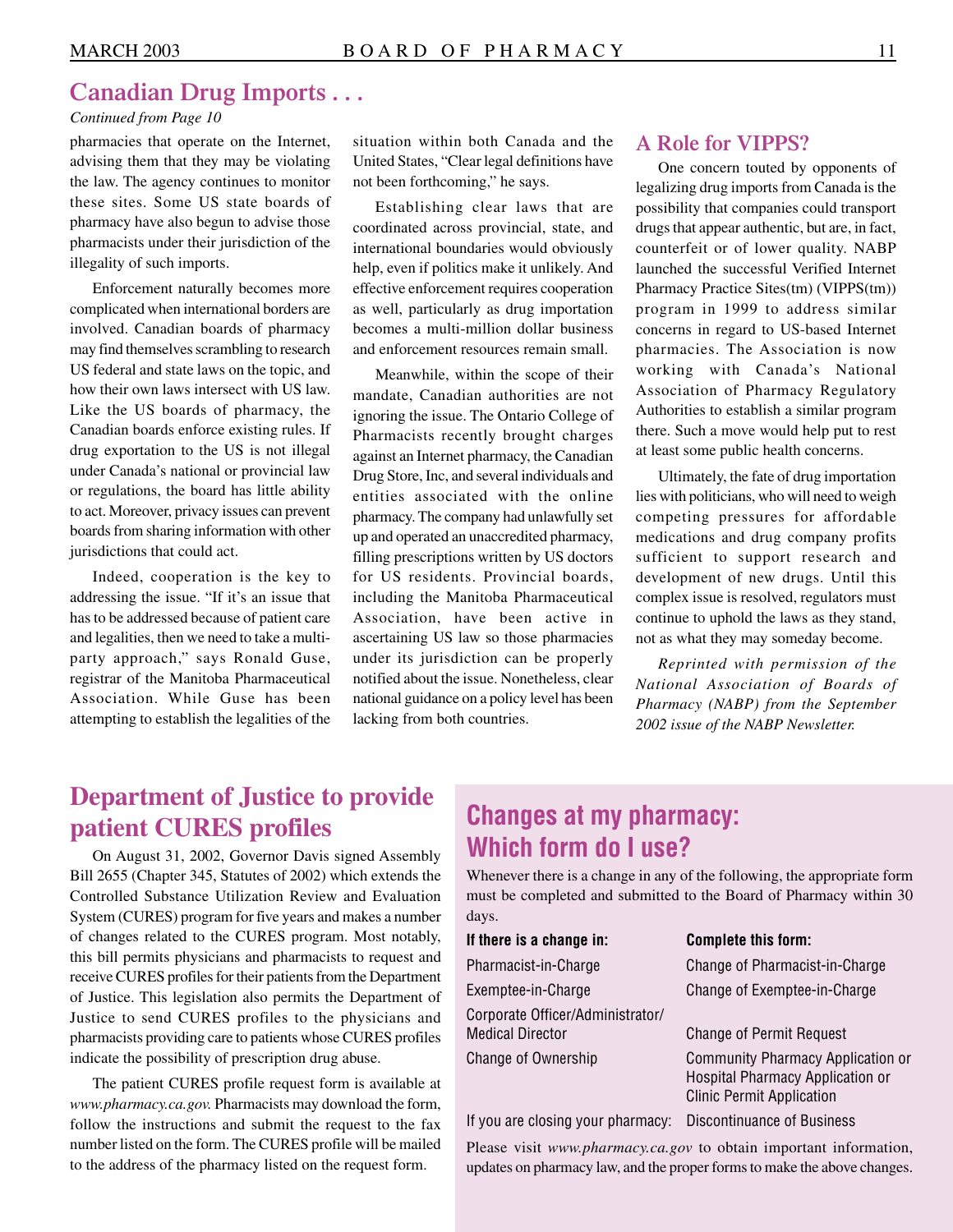## **Compliance Guidelines: Electronically Transmitted Prescriptions**

### **Computer-to-Computer — Computer-to-Fax**

California pharmacies can accept computer to fax prescriptions for controlled substances (except for Schedule II prescriptions) and these electronically transmitted prescriptions are not required to be in the handwriting of the prescriber. However, these prescriptions must contain the electronic signature of the prescriber.

Pharmacies that accept electronically transmitted prescriptions (computer-to-fax, or computer-to-computer) must ensure the authenticity, integrity, non-repudiation and confidentiality of the document. Authentication means ensuring that the prescriber is the person he or she purports to be. Integrity means ensuring that both the document and the signature have not been altered in the course of the transmission. Non-repudiation means ensuring that a party to the transaction cannot later disclaim it. Moreover, a pharmacist has an affirmative obligation to verify a prescription when appropriate to do so.

The pharmacy must also ensure that a prescription has been electronically transmitted to the pharmacy of the patient's choice. This may be done a number of ways, including, but not limited to, an affirmative statement on the prescription that the prescriber advised the patient of this right.

While pharmacies may, under certain circumstances, accept computer-generated



prescriptions for controlled substances (excluding Schedule II) that are electronically transmitted, Health and Safety Code section 11164(b)(1), still requires that prescriptions for controlled substances in Schedules III and IV must, except in emergencies, "be wholly written in ink or indelible pencil in the handwriting of the prescriber" if they are not electronically transmitted to the pharmacy.

Editor's Note: There has been no change in the federal regulations that allow fax or data transmission of prescriptions. However, in a letter dated September 28, 2001, Patricia M. Good, Chief of the Liaison and Policy Section, Office of Diversion Control for the U.S. Department of Justice, Drug Enforcement Administration, states that current DEA regulations allow for Schedules III, [IV], or V controlled substances that are electronically created and transmitted, either directly to a computer or via a facsimile machine, to be treated as oral prescriptions. This means that the prescription must be reduced to writing and retained for at least three years from the time of making. A pharmacist that receives an electronically transmitted prescription, via a facsimile machine or by other methods, must ensure the validity of the prescription prior to dispensing the controlled substance. (Title 21 Code of Federal Regulations section 1306.21)

### **Computer-Generated Prescription for Non-Controlled Substances**

California pharmacies can accept computer-generated paper prescriptions for non-controlled substances that contain the electronic signature of the prescriber. These are paper prescriptions that are printed at the prescriber's office and given to the patient.

Pharmacies that accept these paper prescriptions that contain the prescriber's electronic signature must ensure the authenticity, integrity, non-repudiation and confidentiality of the document.

Authentication means ensuring that the prescriber is the person he or she purports to be. Integrity means ensuring that both the document and the signature have not been altered. Non-repudiation means ensuring that a party to the transaction cannot later disclaim it. Moreover, a pharmacist has an affirmative obligation to verify a prescription when appropriate to do so.

The prescriber is also responsible for ensuring the authenticity, integrity, nonrepudiation and confidentiality of the printed prescription that contains his or her electronic signature. This includes, but is not limited to, the printing of the prescription document on security paper that will void the prescription document should it be altered or reproduced.

#### **Non-Repudiation**

The requirement of non-repudiation is consistent with, and is an integral part of, ensuring the security, integrity and confidentiality of a prescription that is transmitted from a computer to a facsimile machine. Moreover, it is consistent with the pharmacist's affirmative obligation to verify a prescription when appropriate to do so, regardless of how the prescription is transmitted.

It is likely that a different method might be needed to ensure the non-repudiation of a prescription transmitted from computerto-fax than the method needed for a prescription transmitted from computer-tocomputer. Depending on the circumstances, such a computer-to-fax transmission method might not necessarily require the high-tech approach needed for computerto-computer transmissions.

The California Board of Pharmacy does not provide specific directions or technological requirements on how to ensure the authenticity, integrity, nonrepudiation and confidentiality of prescriptions. It is up to the involved parties to meet those requirements in whatever way best suits the circumstances in question.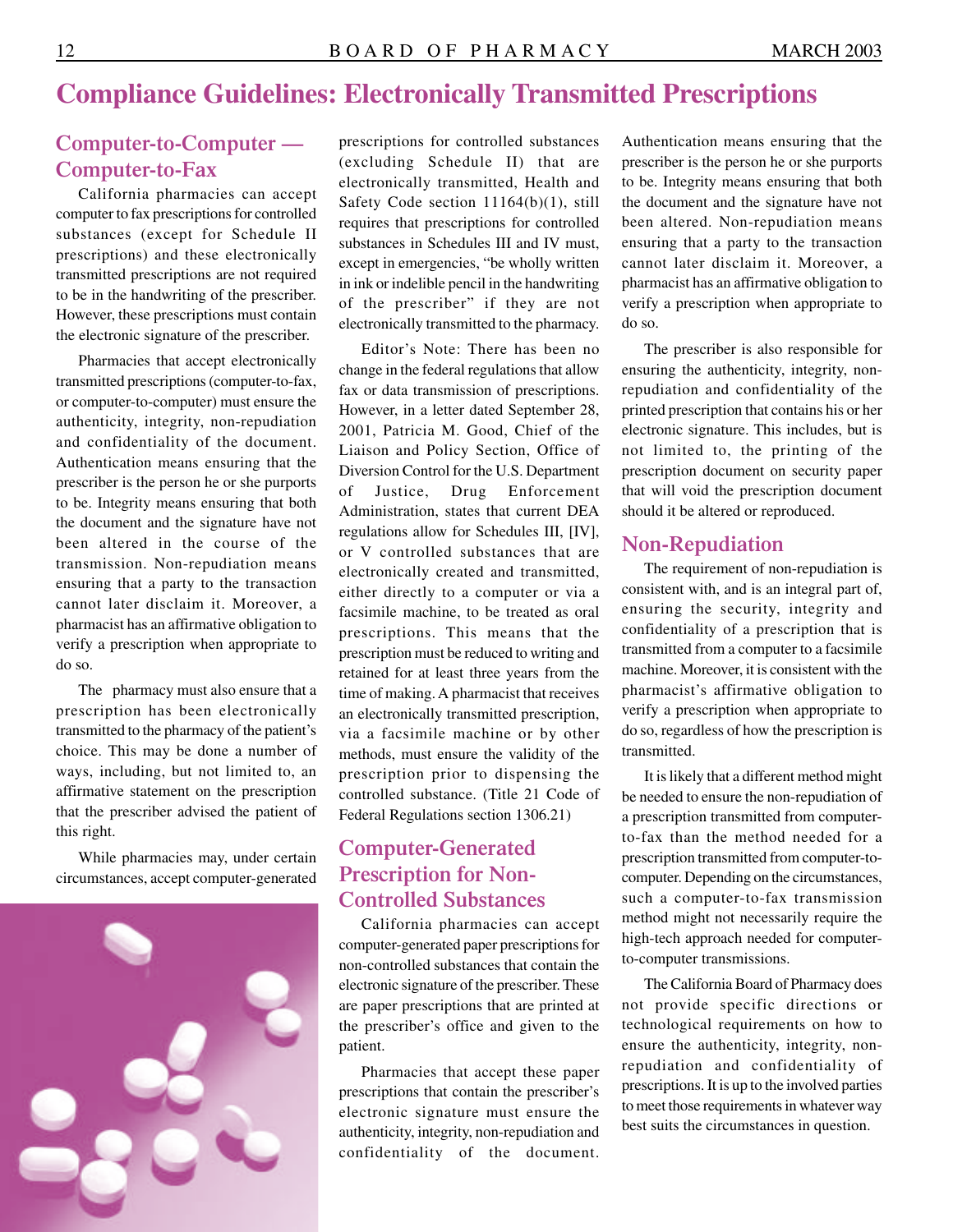## **Now, more than ever, use of the Board's Web site is crucial to good practice . . . <www.pharmacy.ca.gov>**

The current State budget crisis compels all State agencies to function with fewer staff members and resources. During these times of budget constraints, the Board of Pharmacy will continue to seek ways to protect and provide services to California consumers, while developing ways to expedite services to its licensees. One of those ways is to devote the Board's limited resources to keeping its Web site current, with as much information as possible. Correspondingly, the Board strongly encourages licensees to take time out from busy schedules to peruse the Board's Web site to become familiar with all the information offered there. Many questions can be answered promptly, and applications can be obtained instantly.

#### **Pharmacy Law**

Each day, the Board receives dozens of requests to speak to inspectors for answers or interpretations regarding the Pharmacy Law. However, inspectors are no longer available to take such calls. Nonetheless, many of these inquiries can be answered, and printed material can be obtained quickly by researching *[www.pharmacy.ca.gov.](www.pharmacy.ca.gov)* 

To look up sections of the law, click on "About the Board," then click on "Board Authority." There, you will find the Table of Contents of California Pharmacy Law with links to the sites where you can view the text of various sections. Also included are selected sections of the Health and Safety Code and a revised subject index to aid in locating sections of pharmacy law. Additionally, LawTech Publishing Co., Inc. will continue to offer for sale a book of 2003 pharmacy laws, which may be purchased by contacting LawTech at (949) 498-4815.

### **Miscellaneous Inquiries**

Answers to many of the day-to-day inquiries can be found through the following links:

\* Board Meeting Dates, Sites and Agendas

- \* Prior Board Exam Pass Rates
- \* The Complaint Process
- \* Patient Consultation
- \* Public Disclosure Policy
- \* Disciplinary Guidelines
- \* Compliance Guidelines:
- \* Electronic Signatures
- \* Citation and Fine Process
- \* Pharmacy Law Interpretations
- \* Drug Expiration Dates
- \* Frequently Asked Questions
- \* Legislation/Regulations
- \* Board Newsletters
- \* Sunset Review

#### **Applicant Info**

The Board receives close to 100 daily requests for applications, forms, and publications. To streamline the process and eliminate the delays caused by mailing, those persons requesting applications or forms are now directed to *[www.pharmacy.ca.gov.](www.pharmacy.ca.gov)* All Board applications, forms and publications can be downloaded at "Forms and Publications." Board applications, related instructions, experience affidavits, the Request for Live Scan Form (for electronic fingerprinting) and instructions for personal and site permit licenses can also be downloaded from "Applicant Info."

#### **Personal Licenses**

Registered Pharmacist link—contains Board licensure examination and experience requirements, application, dates and deadlines, and information on postponing a scheduled examination, issuance of licenses, wall certificates and reciprocity. The Candidates Review Guide can also be downloaded there.

Intern Pharmacist link—contains the intern pharmacist application, intern hours affidavits and requirements, and the Intern Preceptor Manual details the duties and responsibilities of an intern.

Pharmacy Technician link—contains the application for registration, instructions for qualifying, experience affidavits and requirements, and the Request for Live Scan Form and instructions.

Foreign Graduate link—contains the Foreign Pharmacy Graduate Equivalency Commission information, intern/ pharmacist licensure requirements, Foreign Graduate Application, and subsequent Board examination information.

#### **Site Permit/Licenses link**

All applications, instructions and requirements, related affidavits, forms, and the Request for Live Scan Form can be downloaded for:

Community and Hospital Pharmacies (Pharmacy Self-Assessment Forms can be downloaded from the "Forms and Publication Section")

Clinic

Wholesaler and Exemption Certificates (Wholesaler/Drug Manufacturer)

Out-of-State Distributor

Non-Resident Pharmacy Requirements

### **Forms and Publications link**

Documents to be viewed and/or downloaded at this site include:

- \* Issues of The Script (from January 1999 to present)
- \* Health Notes (six issues)
- \* Pharmacy Self-Assessment Forms
- \* Disciplinary Guidelines
- \* Intern/Preceptor Manual
- \* Candidates Review Guide
- \* Additional Multiple Choice Questions
- \* Additional Short-Answer Essay **Ouestions**

Now, more than ever, the Board's Web site can save you valuable time.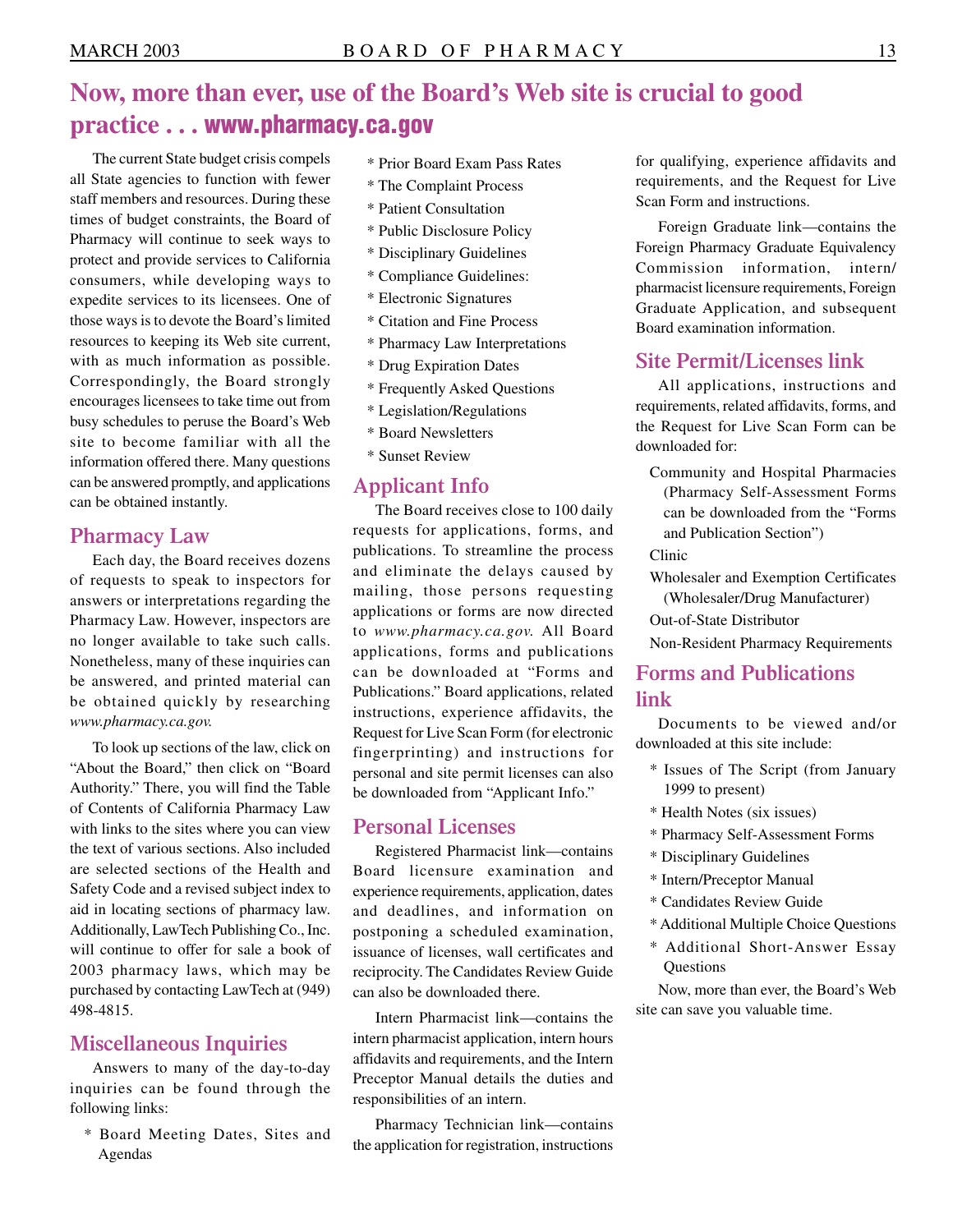# **Pharmacy Law Interpretations**

## **Pharmacy Technician Badges**

While on duty in a pharmacy, a person employed as a pharmacy technician must wear some identification (a badge), which clearly identifies him or her as a pharmacy technician, even on those occasions when he or she might not be performing the specific duties of a pharmacy technician. (See Title 16 California Code of Regulations [16 CCR] section 1793.7(d).)

### **Pharmacy Technician Duties**

A pharmacy technician may only perform the duties of a pharmacy technician while assisting, and while under the direct supervision and control of, a registered pharmacist. (See Business & Professions Code [ $B&PC$ ] section 4115(a), (b), (f) and (h); and 16 CCR sections 1793.2 and 1793.7(b) and (c).)

The duties of a pharmacy technician include packaging, manipulative, repetitive, or other nondiscretionary tasks. Such tasks include, but are not limited to, removing drugs from stock; counting, pouring or mixing pharmaceuticals; placing the product in a container; affixing labels to containers; and packaging and repackaging. (See B&PC section 4115(a), (b) and (c); and 16 CCR section 1793.2.) The pharmacy should have a job description, polices and procedures regarding the pharmacy technician's duties and responsibilities available for review. (See 16 CCR section 1793.7(e).)

### **Pharmacy Technician Ratios**

When performing an inspection, the inspector will determine compliance with the pharmacist/pharmacy technician ratio requirements in B&PC section 4115(g) and 16 CCR section 1793.7(f). In making the determination, the inspector will consider the number of pharmacists working in the pharmacy and the setting in which the pharmacy technician is employed, because the ratio for dissimilar settings may be different. (i.e., a community pharmacy setting, a hospital setting, a state operated facility, a skilled nursing facility, etc.)

In determining compliance with the ratio requirements, the inspector may observe the pharmacy's operation, review the pharmacy's daily work schedule, interview the pharmacist(s) and other pharmacy employees, interview the pharmacy's customers, and review the pharmacy's job description, polices and procedures regarding the pharmacy technician's duties and responsibilities. The inspector is not limited to the above and may make such other inquires as is reasonable under the circumstances.

### **Prescription Vial Return to Stock**

Pharmacies sometimes prepare prescription medication vials that for one reason or another are never dispensed to the patient. California law allows such medications, so long as they do not leave the pharmacy, to be returned to the pharmacy's stock. Civil Code section 56.10 prohibits a pharmacy from disclosing medical information regarding a patient to another patient or the public. Accordingly, when a prescription vial that has been returned to stock is re-dispensed to a new patient, the original patient's name and any other identifying information must be completely blacked out (or removed) from the label to ensure the original patient's confidentiality. The original patient's name or identifying information must be indecipherable.

After the labeled vial has been returned to stock and before it has been re-dispensed to a new patient, it is generally not necessary to conceal the original patient's identity, so long as no unauthorized person has access to, or can readily view, that vial. (See also 16 CCR section 1764.)

Pharmacies, if they choose to do so, may accept returned medication containers that have been opened by the patient, but

the medication cannot be returned to the pharmacy's stock. Opened containers cannot assure against contamination or alteration.

### **Requirement for a Counseling Area**

All pharmacies (except hospital inpatient pharmacies which meet certain requirements) must contain an area that is suitable for confidential patient counseling. (See 16 CCR section 1714.)

There are no statutory or regulatory guidelines that detail the structural requirements for a patient counseling area. All that is required is that consultation occurs in an area that provides confidentiality.

The inspector can determine the suitability of the consultation area by observing patient consultation taking place, interviewing the pharmacist and other pharmacy employees, interviewing the pharmacy's customers, and generally evaluating the consultation area's location and construction. The inspector is not limited to the above and usually makes such other inquires and observations.

### **Access to Pharmacy Records Outside the Pharmacy**

Under certain circumstances and conditions, a pharmacy may store its records off-site if a waiver from the Board has been issued. (See B&PC section 4105 and 16 CCR section 1707.) One of the conditions for off-site storage of records is that the confidentiality of any patient related information be maintained.

Generally, Civil Code section 56.10 prohibits a pharmacy from disclosing medical information regarding a patient. This prohibition extends to patient-related information a pharmacy maintains off-site. Accordingly, the pharmacy may not allow access to such patient records unless disclosure of such records is allowed under one or more of the exceptions to Civil Code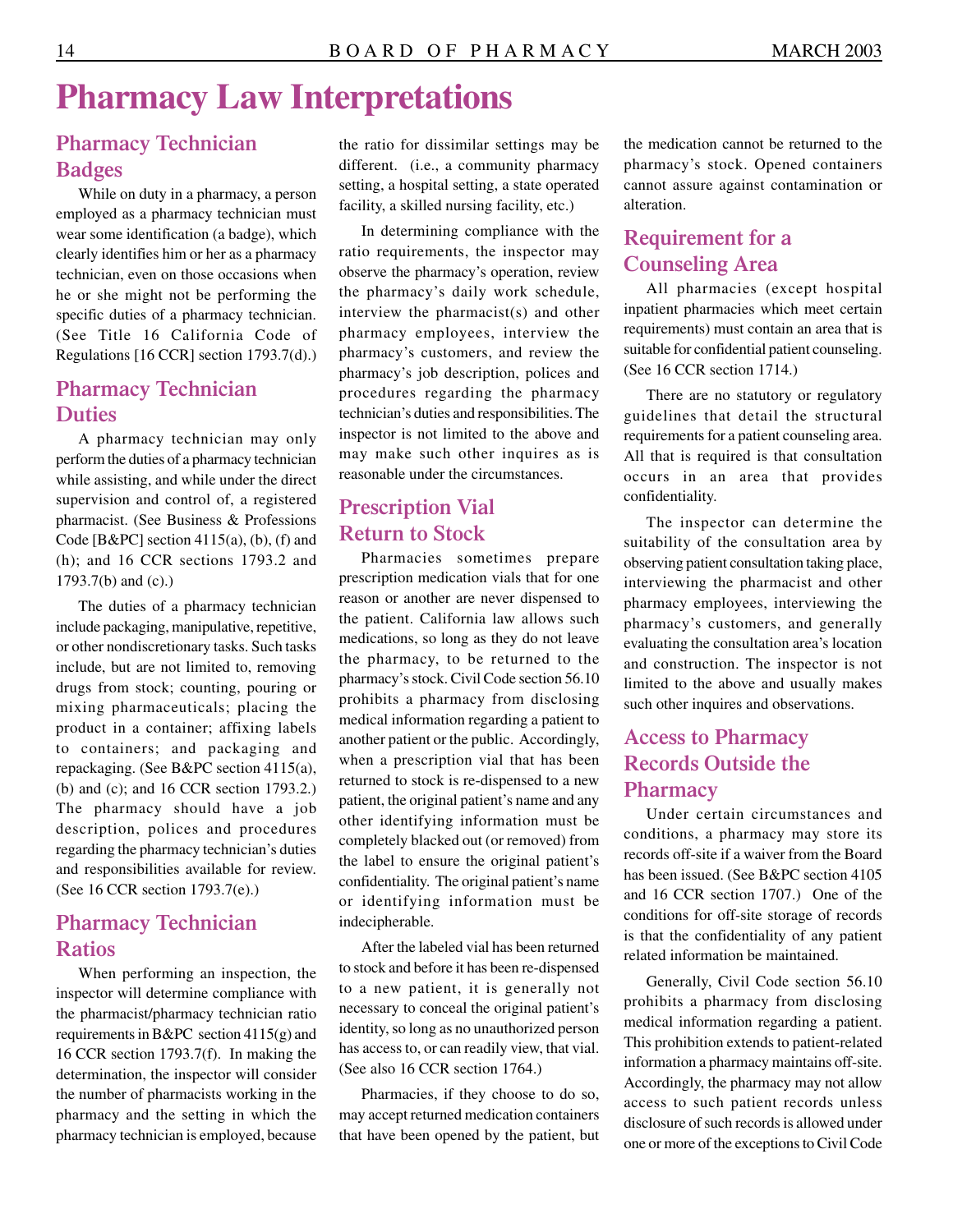*Continued from Page14* 

section 56.10, found in that sections subdivisions (b) and (c). One of the exceptions that would allow disclosure of such records is for billing purposes. (See Civil Code section 56.10(c).)

There is no statutory or regulatory requirement that access to the records must only occur within the licensed pharmacy area or that a pharmacist must directly supervise the access. However, regardless of how or where the access occurs, the pharmacy and pharmacist-in-charge may still be responsible for any disclosures of confidential patient information that occur in violation of Civil Code section 56.10.

## **Pharmacy Self-Assessment Forms must be completed by July 1, 2003**

Since there will not be another *The Script* published until July of this year, the Board wants to remind all pharmacists-incharge (PICs) that section 1715 of the California Code of Regulations requires PICs to complete a self-assessment of their pharmacy before July 1 of each oddnumbered year.

Additionally, completion of a selfassessment is required within 30 days of a new pharmacy permit being issued or whenever there is a change of PIC.

The Board of Pharmacy will not be mailing forms to each pharmacy this year. The forms can be downloaded by clicking on "Forms and Publications" at the Board's Web site, *[www.pharmacy.ca.gov.](www.pharmacy.ca.gov)* 

And please remember: DO NOT MAIL THE COMPLETED FORM TO THE BOARD. It must be retained in the pharmacy for three years after the assessment is completed and readily available for review.

## **Pharmacy Law Board to begin issuing Sterile Compounding Interpretations Licenses to California and Nonresident Pharmacies**

Effective July 1, 2003, a pharmacy may not compound sterile injectable drug products in California unless:

1. The pharmacy is specially licensed with the Board as a sterile compounding pharmacy, OR:

2. The pharmacy has a current accreditation from the Joint Commission on Accreditation of Healthcare Organizations or another accreditation agency approved by the Board (at this time, there is no other agency).

All pharmacies that compound sterile injectable drug products must follow Board regulations for sterile compounding. These regulations are found in Title 16 of the California Code of Regulations as Article 8, beginning with section 1751. Additionally, the Board is promulgating revised regulations for compounding sterile injectable drug products.

Note: If a nonresident pharmacy is shipping sterile injectable drug products into California, this pharmacy must also comply with Board regulations for sterile compounding. It also must be separately licensed with the Board to compound sterile injectable drug products unless it possesses current accreditation from the Joint Commission on Accreditation or Healthcare Organizations or another accreditation agency approved by the Board. A separate application form for nonresident pharmacies is required.

Watch the Board's Web site for the compounding pharmacy license application forms (expected near the beginning of April) and for the Board's amended regulations.